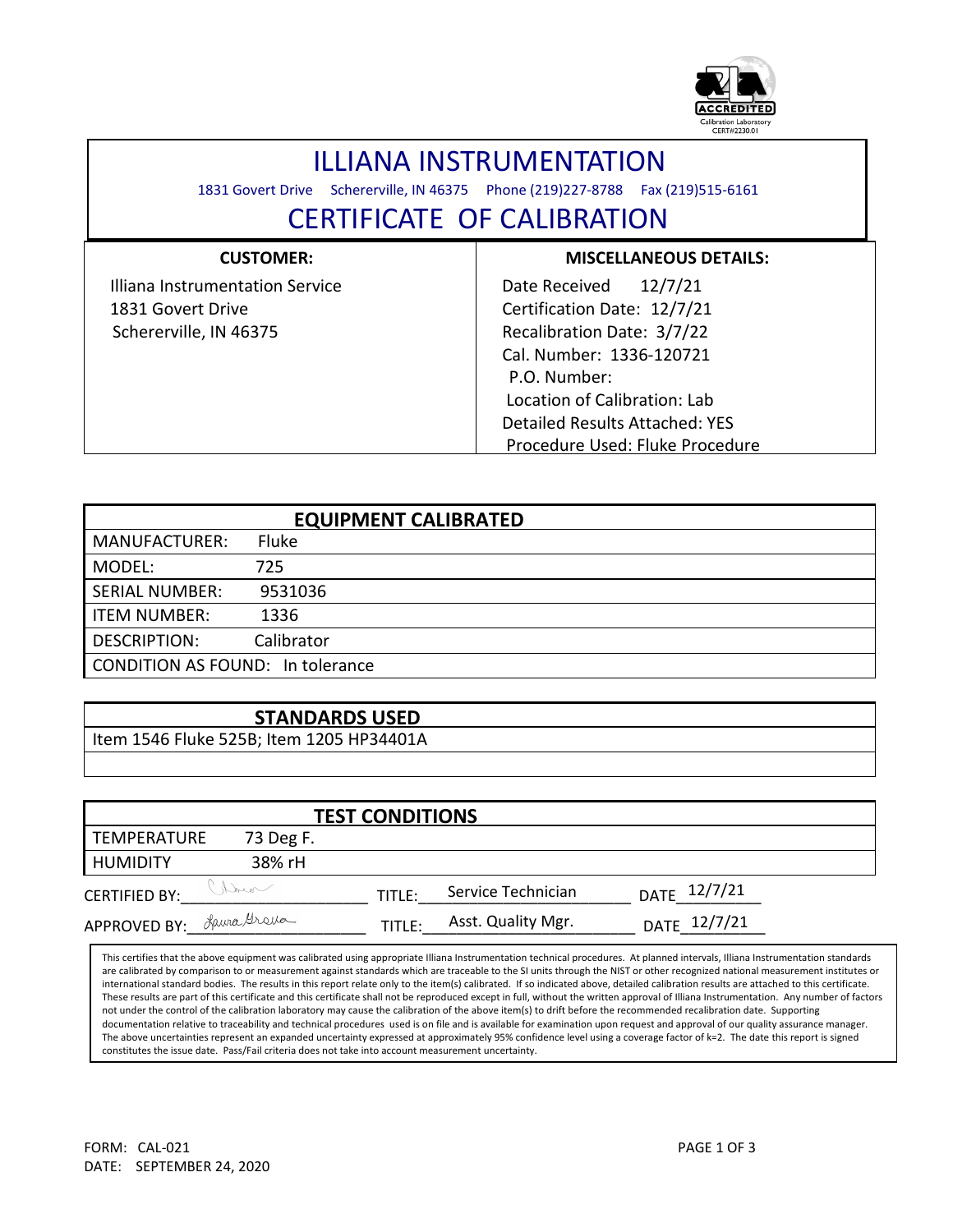| Item                                    | 1336 Fluke 725  |                |          |          |                |              |              |            |          |
|-----------------------------------------|-----------------|----------------|----------|----------|----------------|--------------|--------------|------------|----------|
|                                         |                 |                |          |          |                |              |              |            |          |
| Accuracy:                               | Varies By Range |                |          |          |                |              |              |            |          |
| Date:                                   | 12/7/2021       |                |          |          |                |              |              |            |          |
| <b>Intentional Offset as Found</b>      | None            |                |          |          |                |              |              |            |          |
| <b>Intentional Offset as Left</b>       | None            |                |          |          |                |              |              |            |          |
| Limitations                             | None            |                |          |          |                |              |              |            |          |
|                                         |                 |                |          |          |                |              |              |            |          |
|                                         |                 |                |          |          |                |              |              |            |          |
| Input range                             | Eng. Units      | Cal Pt         | Upper    | lower    | Initial        | Final        | Sensitivity  | <b>STD</b> | Unc.     |
|                                         |                 |                |          |          |                |              | Check        |            |          |
|                                         |                 |                |          |          |                |              |              |            |          |
| Meas VDC Upper Display                  | VDC             | 0              | 0.002    | $-0.002$ | $\mathbf{0}$   |              | $0$ OK       | 1546       | 0.000005 |
|                                         |                 | 15             | 15.005   | 14.995   |                |              |              |            | 0.000005 |
|                                         |                 |                |          |          | 14.999         | 14.999 OK    |              | 1546       |          |
|                                         |                 | 30             | 30.008   | 29.992   | 29.999         | 29.999 OK    |              | 1546       | 0.000005 |
|                                         |                 |                |          |          |                |              |              |            |          |
| Meas mVDC on lower display              | mDVC            | 0              | 0.02     | $-0.02$  | $\mathbf{0}$   |              | $0$ OK       | 1546       | 0.0032   |
|                                         |                 | 45             | 45.03    | 44.97    | 45             |              | <b>45 OK</b> | 1546       | 0.0032   |
|                                         |                 | 90             |          |          |                |              |              |            |          |
|                                         |                 |                | 90.04    | 89.96    | 90             |              | <b>90 OK</b> | 1546       | 0.0032   |
|                                         |                 |                |          |          |                |              |              |            |          |
| Lower diplay voltage measure            | VDC             | 0              | 0.002    | $-0.002$ | $\overline{0}$ |              | $0$ OK       | 1546       | 0.000005 |
|                                         |                 | 10             | 10.004   | 9.996    | 9.998          | 9.998 OK     |              | 1546       | 0.000005 |
|                                         |                 | 20             | 20.006   | 19.994   | 19.997         | 19.997 OK    |              | 1546       | 0.000005 |
|                                         |                 |                |          |          |                |              |              |            |          |
|                                         |                 |                |          |          |                |              |              |            |          |
| Meas mADC 30 mADC upper display         | mADC            | 4              | 4.003    | 3.997    | $\overline{4}$ |              | 4 OK         | 1546       | 0.0016   |
|                                         |                 | 12             | 12.005   | 11.995   | 12             |              | <b>12 OK</b> | 1546       | 0.0016   |
|                                         |                 | 24             | 24.007   | 23.993   | 24             |              | <b>24 OK</b> | 1546       | 0.0057   |
|                                         |                 |                |          |          |                |              |              |            |          |
| Meas mADC 30 mADC lower display         | mADC            | 4              | 4.003    | 3.997    | $\overline{a}$ |              | 4 OK         | 1546       | 0.0016   |
|                                         |                 |                |          |          |                |              |              |            |          |
|                                         |                 | 12             | 12.005   | 11.995   | 11.999         | 11.999 OK    |              | 1546       | 0.0016   |
|                                         |                 | 24             | 24.007   | 23.993   | 23.999         | 23.999 OK    |              | 1546       | 0.0057   |
|                                         |                 |                |          |          |                |              |              |            |          |
| Frequency source lower display          | kHz             | 10             | 10.025   | 9.975    | 9.999          | 9.999 OK     |              | 1205       | 0.0033   |
|                                         |                 |                |          |          |                |              |              |            |          |
|                                         |                 |                |          |          |                |              |              |            |          |
| Lower display 4 wire resistance measure | Ohms            | 15             | 15.1     | 14.9     | 15.02          | 15.02 OK     |              | 1546       | 0.025    |
|                                         |                 | 350            | 350.1    | 349.9    | 350.04         | 350.04 OK    |              | 1546       | 0.025    |
|                                         |                 |                |          |          |                |              |              |            |          |
|                                         |                 | 500            | 500.5    | 499.5    | 500.1          | 500.1 OK     |              | 1546       | 0.049    |
| Lower display 3 wire RTD measure        | Ohms            | 350            | 350.2    | 349.8    | 350.03         | 350.03 OK    |              | 1546       | 0.049    |
|                                         |                 |                |          |          |                |              |              |            |          |
| Measure K                               | C               | $-180$         | $-179.4$ | $-180.6$ | $-180.3$       | $-180.3$ OK  |              | 1546       | 0.17     |
| Measure K                               | Ċ               | 0              | 0.6      | $-0.6$   | $-0.2$         | $-0.2$ OK    |              | 1546       | 0.17     |
|                                         |                 |                |          |          |                |              |              |            |          |
| Measure K                               | Ċ               | 400            | 400.6    | 399.4    | 399.7          | 399.7 OK     |              | 1546       | 0.17     |
| Measure K                               | C               | 800            | 800.8    | 799.2    | 799.9          | 799.9 OK     |              | 1546       | 0.17     |
| Measure K                               | C               | 1000           | 1001     | 999      | 999.8          | 999.8 OK     |              | 1546       | 0.17     |
| Measure K                               | Ċ               | 1300           | 1301.3   | 1298.7   | 1299.8         | 1299.8 OK    |              | 1546       | 0.17     |
|                                         |                 |                |          |          |                |              |              |            |          |
|                                         | Ċ               |                |          |          |                |              |              |            |          |
| Simulate K                              |                 | $-180$         | $-179.4$ | $-180.6$ | $-179.72$      | $-179.72$ OK |              | 1546       | 0.16     |
| Simulate K                              | C               | $\mathbf{0}$   | 0.6      | $-0.6$   | 0.06           | 0.06 OK      |              | 1546       | 0.16     |
| Simulate K                              | C               | 400            | 400.6    | 399.4    | 400.05         | 400.05 OK    |              | 1546       | 0.16     |
| Simulate K                              | C               | 800            | 800.8    | 799.2    | 799.97         | 799.97 OK    |              | 1546       | 0.16     |
| Simulate K                              | C               | 1000           | 1001     | 999      | 999.93         | 999.93 OK    |              | 1546       | 0.16     |
| Simulate K                              | Ċ               | 1300           | 1301.3   | 1298.7   | 1299.91        | 1299.91 OK   |              | 1546       |          |
|                                         |                 |                |          |          |                |              |              |            | 0.16     |
|                                         |                 |                |          |          |                |              |              |            |          |
| Measure J                               | Ċ               | $-200$         | $-199.4$ | $-200.6$ | $-200.5$       | $-200.5$ OK  |              | 1546       | 0.15     |
| Measure J                               | C               | $\mathbf 0$    | 0.6      | $-0.6$   | $-0.3$         | $-0.3$ OK    |              | 1546       | 0.15     |
| Measure J                               | C               | 300            | 300.6    | 299.4    | 299.7          | 299.7 OK     |              | 1546       | 0.15     |
|                                         | C               |                |          |          |                | 599.8 OK     |              |            |          |
| Measure J                               |                 | 600            | 600.6    | 599.4    | 599.8          |              |              | 1546       | 0.15     |
| Measure J                               | C               | 900            | 900.9    | 899.1    | 899.7          | 899.7 OK     |              | 1546       | 0.15     |
| Measure J                               | С               | 1200           | 1201.2   | 1198.8   | 1199.7         | 1199.7 OK    |              | 1546       | 0.15     |
|                                         |                 |                |          |          |                |              |              |            |          |
| Simulate J                              | Ċ               | -200           | $-199.4$ | $-200.6$ | $-199.46$      | $-199.46$ OK |              | 1546       | 0.13     |
|                                         | Ċ               | $\overline{0}$ |          |          |                |              |              |            |          |
| Simulate J                              |                 |                | 0.6      | $-0.6$   | 0.23           | 0.23 OK      |              | 1546       | 0.13     |
| Simulate J                              | C               | 300            | 300.6    | 299.4    | 300.16         | 300.16 OK    |              | 1546       | 0.13     |
| Simulate J                              | C               | 600            | 600.6    | 599.4    | 600.11         | 600.11 OK    |              | 1546       | 0.13     |
| Simulate J                              | C               | 900            | 900.9    | 899.1    | 900.07         | 900.07 OK    |              | 1546       | 0.13     |
| Simulate J                              | C               | 1200           | 1201.2   | 1198.8   | 1200.07        | 1200.07 OK   |              | 1546       | 0.13     |
|                                         |                 |                |          |          |                |              |              |            |          |
|                                         |                 |                |          |          |                |              |              |            |          |